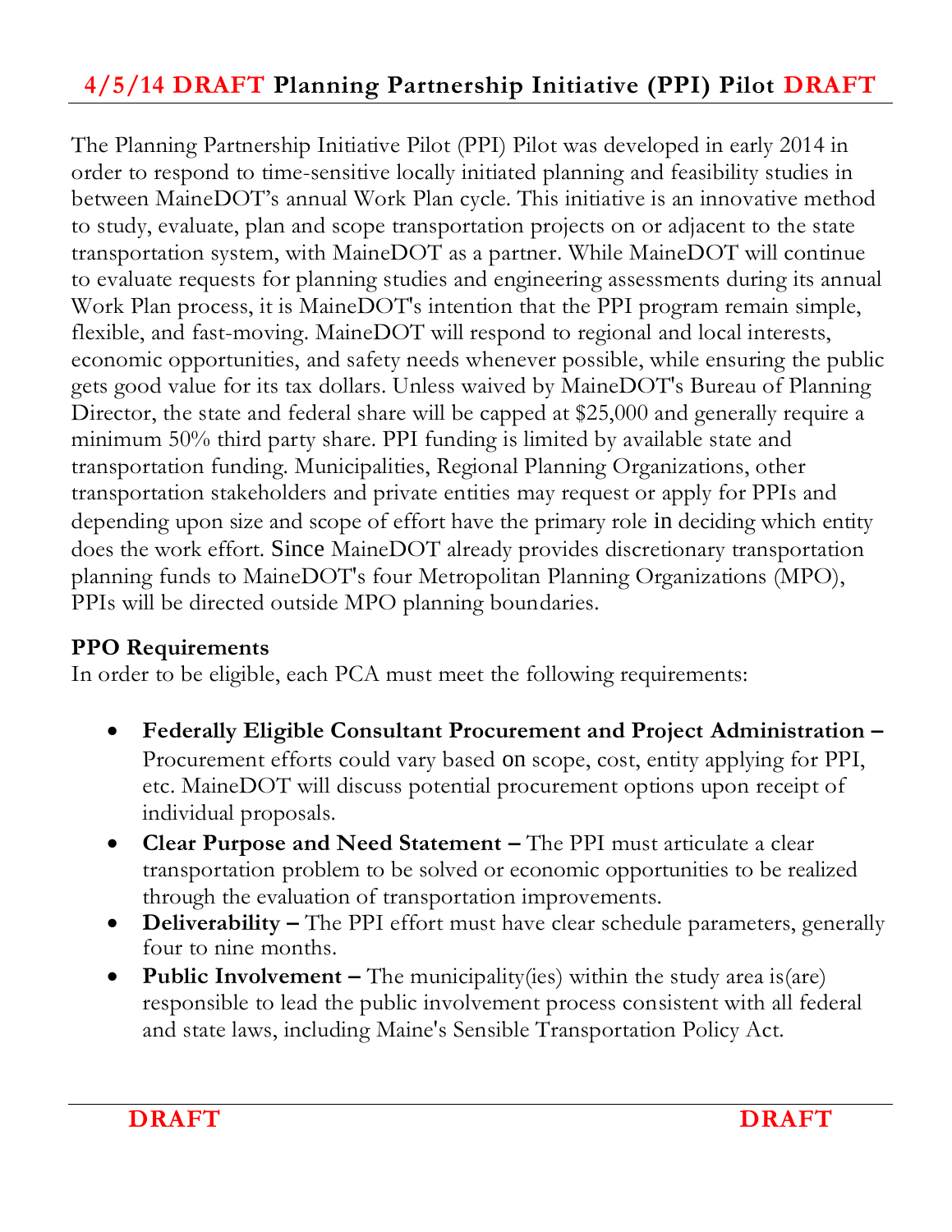- **State-Municipal Agreement** --The municipality(ies) and all involved parties must be willing to enter into an agreement whereby the PPI Grant amount is capped, based on project estimates prior to study kick-off.
- Location-Specific Evaluation PPIs are intended for planning, engineering and scoping to evaluate potential future capital improvements or land use changes that could avoid or reduce future capital projects costs.
- **Eligibility for Federal Surface Transportation Funding.**

## **PPI Project Selection**

MaineDOT will continuously accept project applications, and eligible projects will be selected on a first-come, first-served basis based on factors including, but not limited to, the following:

- *Implementation Funding:* Likelihood of availability of local, private, state and/ or federal funding and/or local resources to implement any transportation improvements or land use changes that benefit the transportation system. The likelihood of potential future state and federal funding will be related to safety, Highway Corridor Priority and Economic Development.
- *Safety:* The PPI will evaluate direct safety need such as infrastructure improvements that address an area with a high crash history, inadequate facilities, or potential for hazardous conditions.
- *Economic Development and Job Creation:* Potential Job growth and the viability of economic development will be a basis of consideration.
- *Mobility:* The PPI will evaluate direct mobility needs such as infrastructure improvements that address an area with chronic congestion or insufficient capacity.
- *Degree of Betterment:* Projects that provide a potential for a greater infrastructure benefit than others, such as reducing maintenance costs, ride quality, or increasing safety or mobility, will be given a higher priority.
- *Percentage of Local Match: The* greater the percentage of non-state / non-federal funding, the greater the likelihood the project will be selected.
- *Customer' Benefit:* Preference will be given to projects based on the amount and degree of benefit that transportation system users will realize.

### **Potential Project Examples**